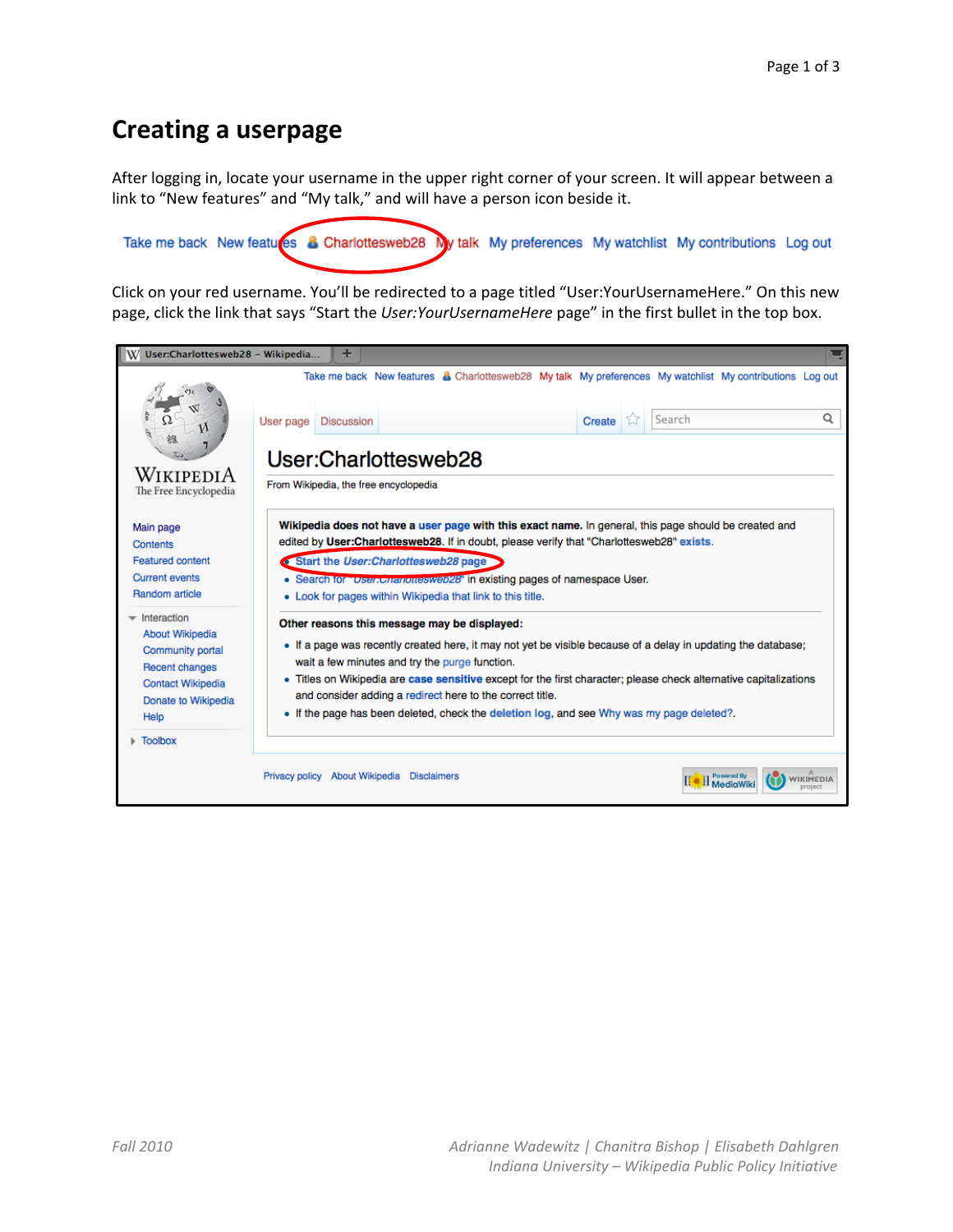A new page will open, called "Editing User: Your Username Here." Beneath the title you'll see a blank white space - this is the Wikipedia text editor. Go ahead and type something in the editor.